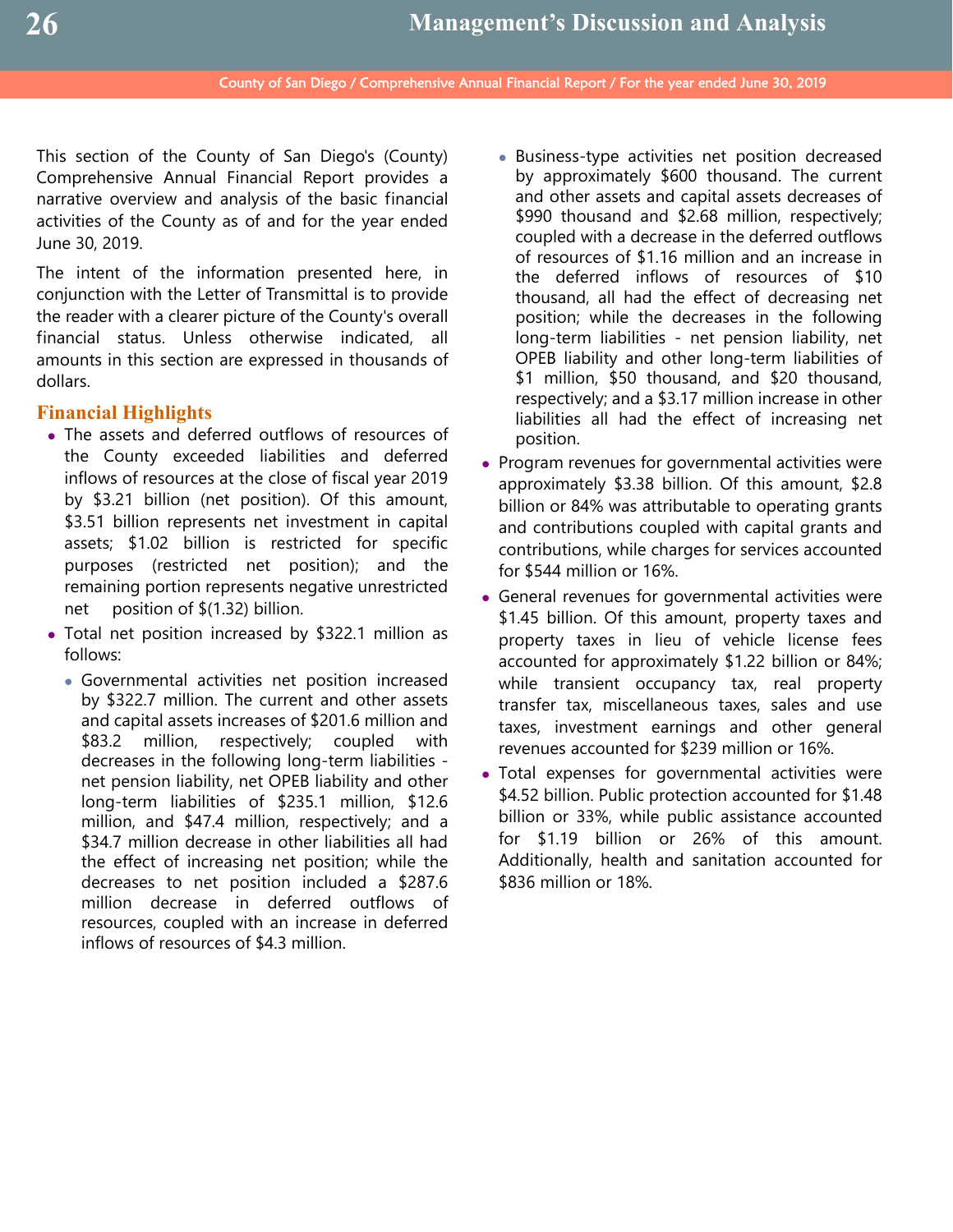

## **Overview of the Financial Statements**

This discussion and analysis is intended to serve as an introduction to the County's basic financial statements. The County's basic financial statements comprise three components: 1) *Government-wide* financial statements, 2) *Fund* financial statements, and 3) *Notes* to the basic financial statements. Required supplementary information is included in addition to the basic financial statements.

The *Government-wide financial statements* are designed to provide readers with a broad overview of County finances, in a manner similar to a private-sector business.

The *Statement of Net Position* presents information on all County assets and deferred outflows of resources, offset by liabilities and deferred inflows of resources, with the difference reported as net position. Over time, increases or decreases in net position may serve as a useful indicator of whether the financial position of the County is improving or deteriorating.

The *Statement of Activities* presents information showing how the County's net position changed during the most recent fiscal year. All changes in net position are reported as soon as the underlying event giving rise to the change occurs, regardless of the timing of related cash flows. Thus, revenue and expenses are reported in this statement for some items that will result in cash flows in future fiscal periods (e.g., uncollected taxes and earned but unused vacation leave).

Both of the aforementioned government-wide financial statements distinguish functions of the County that are principally supported by taxes and intergovernmental revenues (governmental activities) from other functions that are intended to recover all or a significant portion of their costs through user fees and charges (business-type activities). The governmental activities of the County include general government, public protection, public ways and facilities, health and sanitation, public assistance, education, and recreation and cultural. The businesstype activities of the County include airport operations, jail stores commissary operations, and sanitation services.

*Fund financial statements* are groupings of related accounts that are used to maintain control over resources that have been segregated for specific activities or objectives. The County, like other state and local governments, uses fund accounting to ensure and demonstrate compliance with finance-related legal requirements. All of the funds of the County can be divided into three categories: governmental funds, proprietary funds, and fiduciary funds.

*Governmental funds* are used to account for essentially the same functions reported as governmental activities in the government-wide financial statements. However, unlike the government-wide financial statements, governmental funds financial statements focus on near-term inflows and outflows of spendable resources, as well as on balances of spendable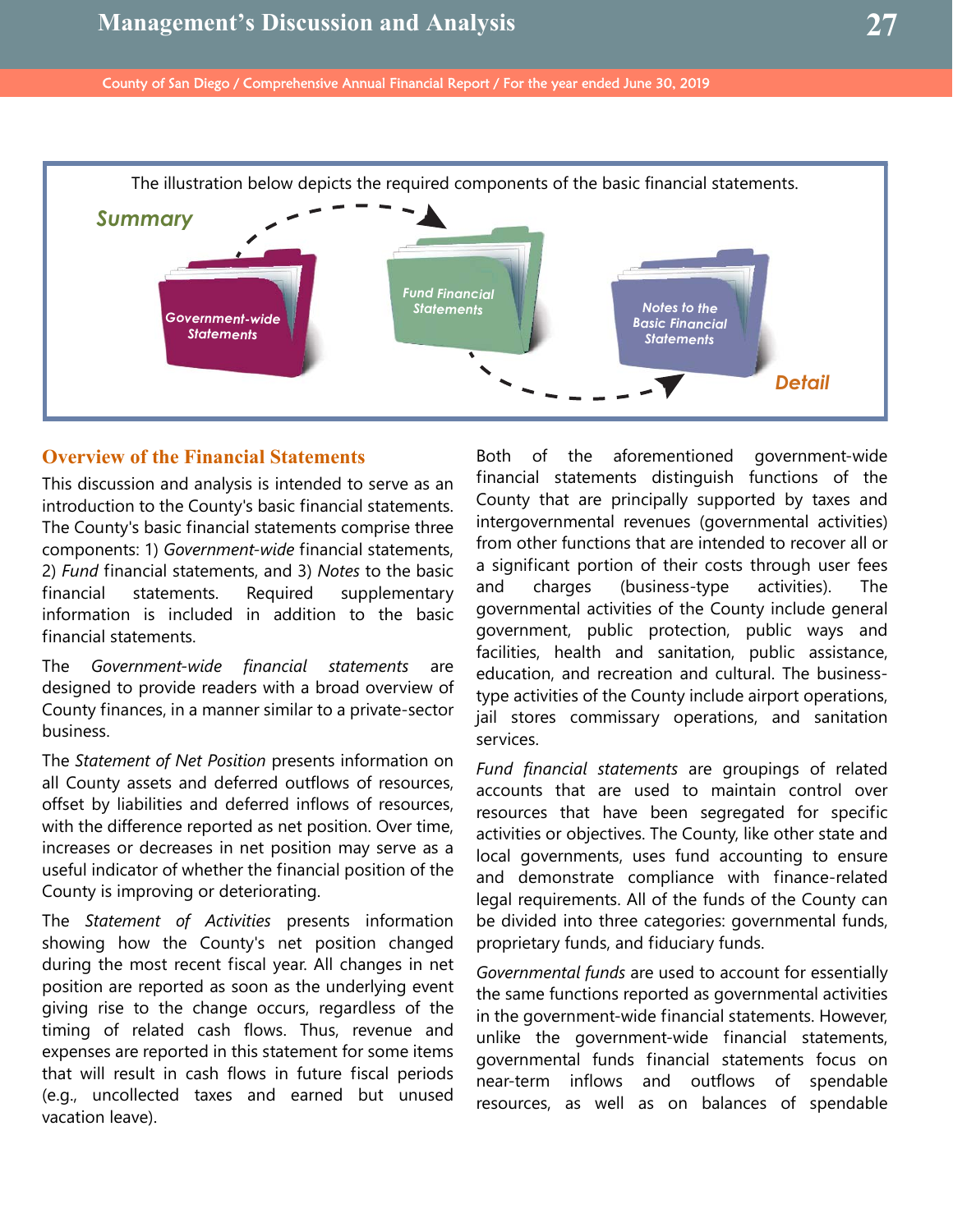resources available at the end of the fiscal year. Such information may be useful in evaluating a county's near-term financing requirements.

Because the focus of governmental funds is narrower than that of the government-wide financial statements, it is useful to compare the information presented for governmental funds with similar information presented for governmental activities in the government-wide financial statements. By doing so, readers may better understand the long-term impact of the government's near-term financing decisions. Both the governmental funds balance sheet and the governmental funds statement of revenues, expenditures, and changes in fund balances provide a reconciliation to facilitate this comparison between governmental funds and governmental activities.

The County maintains individual governmental funds. Information is presented separately in the governmental funds balance sheet and in the governmental funds statement of revenues, expenditures, and changes in fund balances for the General Fund, Public Safety Special Revenue Fund, and the Tobacco Endowment Special Revenue Fund; all of which are considered to be major funds. Data from the other governmental funds are combined into a single, aggregated presentation. Individual fund data for each of these nonmajor governmental funds is provided in the combining and individual fund information and other supplementary information section in this report.

*Proprietary funds* are generally used to account for services for which the County charges customers either outside customers, or internal departments of the County. Proprietary funds provide the same type of information as the government-wide financial statements, only in more detail. The County maintains the following types of proprietary funds:

*Enterprise funds* are used to report the same functions presented as business-type activities in the government-wide financial statements. The County uses enterprise funds to account for airport operations, jail stores commissary operations, and sanitation services. These nonmajor enterprise funds are combined and aggregated. Individual fund data for

each nonmajor enterprise fund is provided in the combining and individual fund information and other supplementary information section in this report.

*Internal service funds* are an accounting device used to accumulate and allocate costs internally among the County's various functions. Internal service funds are used to account for: the financing of public works and communications equipment; the financing of materials and supplies (purchasing); start up services for new and existing county service districts; the County's public liability and employee benefits activities; the financing of fleet services; facilities management activities; and, the financing of information technology services. Because all of these services predominantly benefit governmental rather than business-type functions, they have been included within governmental activities in the government-wide financial statements.

The County's *internal service funds* are combined into a single, aggregated presentation in the proprietary funds financial statements. Individual fund data for the internal service funds is provided in the form of combining statements in the combining and individual fund information and other supplementary information section in this report.

*Fiduciary funds* are used to account for resources held for the benefit of parties outside the government. Fiduciary funds are not reflected in the governmentwide financial statements because the resources of these funds are not available to support the County's own programs. The accounting used for fiduciary funds is much like that used for proprietary funds.

*Notes to the basic financial statements* provide additional information that is essential to a full understanding of the data provided in the government-wide and fund financial statements.

*Required supplementary information (RSI)* is also presented. It provides budgetary comparisons for the General Fund, Public Safety Special Revenue Fund, and the Tobacco Endowment Special Revenue Fund (all major funds) in separate Schedules of Revenues, Expenditures, and Changes in Fund Balance - Budget and Actual. It also provides information about the County's proportionate share of the San Diego County Employees Retirement Association (SDCERA) pension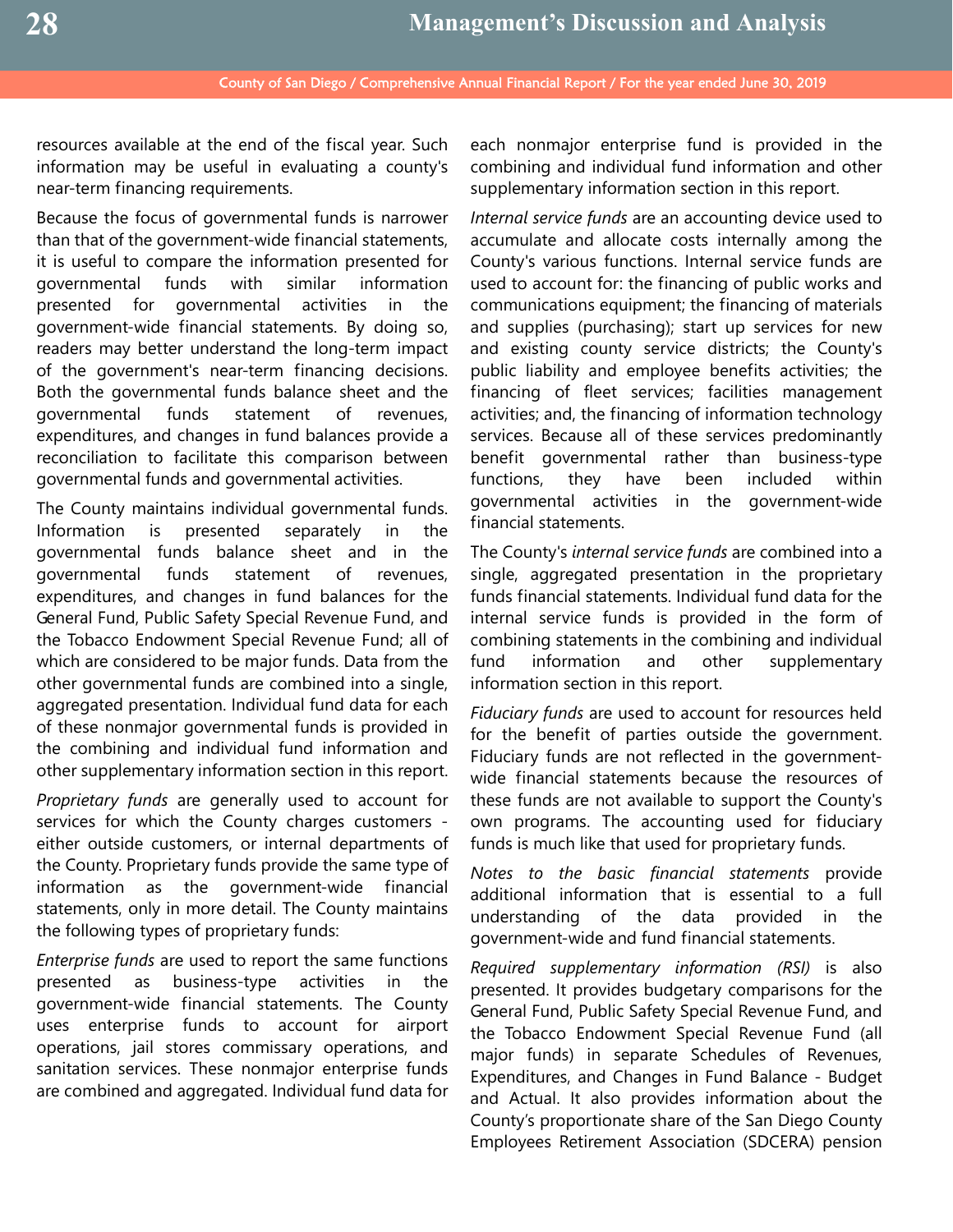plan (SDCERA-PP) collective net pension liability, and the SDCERA retiree health plan (SDCERA-RHP) collective net other postemployment benefits liability; and information regarding the County's contributions to the SDCERA-PP and SDCERA-RHP.

*Combining financial statements/schedules and supplementary information* section of this report presents combining and individual fund statements and schedules referred to earlier that provide

**Government-wide Financial Analysis**

**Table 1**

information for nonmajor governmental funds, enterprise funds, internal service funds, and fiduciary funds and are presented immediately following the required supplementary information section of this report.

| <b>Net Position</b>                      |                                |             |                                 |         |              |               |
|------------------------------------------|--------------------------------|-------------|---------------------------------|---------|--------------|---------------|
| June 30, 2019 and 2018<br>(In Thousands) |                                |             |                                 |         |              |               |
|                                          | <b>Governmental Activities</b> |             | <b>Business-type Activities</b> |         | <b>Total</b> |               |
|                                          | 2019                           | 2018        | 2019                            | 2018    | 2019         | 2018          |
| ASSETS                                   |                                |             |                                 |         |              |               |
| Current and other assets                 | \$<br>4,398,800                | 4,197,194   | 75,912                          | 76.906  | 4,474,712    | 4,274,100     |
| Capital assets                           | 3,636,858                      | 3,553,695   | 174,226                         | 176,909 | 3,811,084    | 3,730,604     |
| Total assets                             | 8,035,658                      | 7,750,889   | 250,138                         | 253,815 | 8,285,796    | 8,004,704     |
| DEFERRED OUTFLOWS OF RESOURCES           |                                |             |                                 |         |              |               |
| Total deferred outflows of resources     | 913,807                        | 1,201,372   | 4,260                           | 5,423   | 918,067      | 1,206,795     |
| <b>LIABILITIES</b>                       |                                |             |                                 |         |              |               |
| Long-term liabilities                    | 5,100,066                      | 5,395,146   | 15,317                          | 16,342  | 5,115,383    | 5,411,488     |
| Other liabilities                        | 635,773                        | 670,504     | 1,599                           | 4,777   | 637,372      | 675,281       |
| <b>Total liabilities</b>                 | 5,735,839                      | 6,065,650   | 16,916                          | 21,119  | 5,752,755    | 6,086,769     |
| DEFERRED INFLOWS OF RESOURCES            |                                |             |                                 |         |              |               |
| Total deferred inflows of resources      | 244,509                        | 240,208     | 1,009                           | 994     | 245,518      | 241,202       |
| <b>NET POSITION</b>                      |                                |             |                                 |         |              |               |
| Net investment in capital assets         | 3,336,893                      | 3,229,874   | 174,226                         | 176,909 | 3,511,119    | 3,406,783     |
| Restricted                               | 1,012,829                      | 666,597     |                                 |         | 1,012,829    | 666,597       |
| Unrestricted                             | (1,380,605)                    | (1,250,068) | 62,247                          | 60,216  | (1,318,358)  | (1, 189, 852) |
| Total net position                       | \$<br>2,969,117                | 2,646,403   | 236,473                         | 237,125 | 3,205,590    | 2,883,528     |
|                                          |                                |             |                                 |         |              |               |

## **Analysis of Net Position**

Net position may serve over time as a useful indicator of a government's financial position. In the case of the County, assets and deferred outflows of resources of the County exceeded liabilities and deferred inflows of resources by \$3.21 billion at the close of fiscal year 2019, an increase of \$322.1 million or 11.2% over fiscal year 2018. This included a \$104.4 million increase in net investment in capital assets, (a 3.1% increase over fiscal year 2018), and an increase of approximately \$346.2 million in the County's restricted net position (a 51.9% increase over fiscal year 2018). Additionally, unrestricted net position decreased by \$128.5 million (a 10.8% decrease over fiscal year 2018).

The aforementioned increase of \$322.1 million in net position was composed of the following changes in total assets, deferred outflows of resources, liabilities, and deferred inflows of resources:

 Total assets increased by \$281.1 million. This included increases in current and other assets and capital assets of \$200.6 million and \$80.5 million, respectively. The net increase of \$200.6 million in current and other assets was primarily attributable to an increase in cash and investments (including restricted and unrestricted cash and investments with fiscal agents) of \$155.4 million, and a \$42.4 million increase in receivables, net; while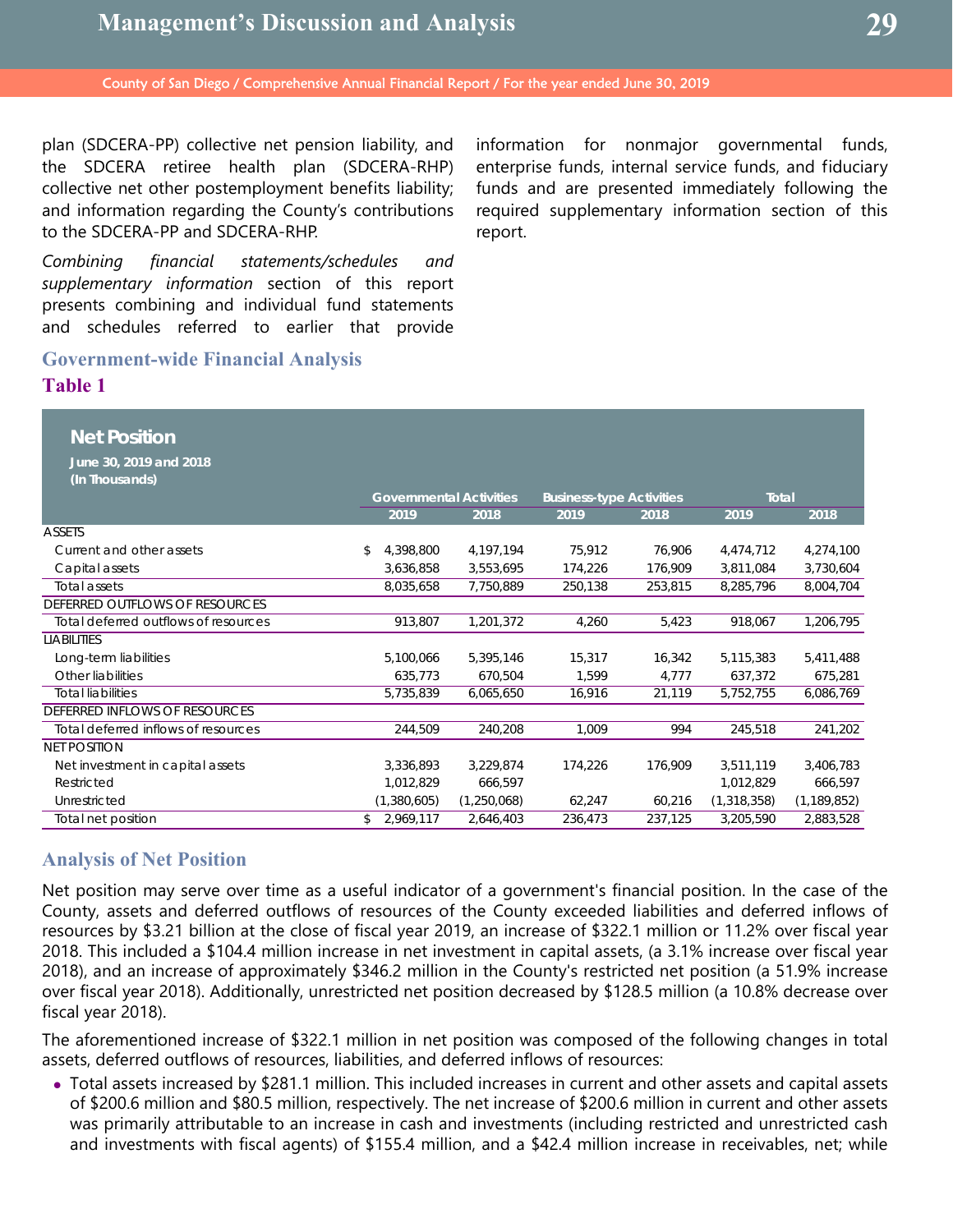the net increase in capital assets consisted primarily of a \$109.4 million increase in other capital assets, net of accumulated depreciation and amortization, offset by a \$28.9 million decrease in land, easements and construction in progress.

- Deferred outflows of resources decreased by \$288.7 million, principally attributable to a net decrease in pension related deferrals including a \$208.4 million decrease in changes of assumptions or other inputs and a \$107.9 million decrease in net difference between projected and actual earnings on pension plan investments, offset by an \$18.6 million increase in changes in proportionate share and differences between employer's contributions and proportionate share of contributions, and an \$11.6 million increase in contributions to the pension plan subsequent to the measurement date.
- Total liabilities decreased by approximately \$334 million, principally due to a \$236.1 million decrease in the net pension liability, a decrease in non-net pension, non-net OPEB long-term liabilities of \$47.4 million, coupled with decreases in unearned revenue and the net OPEB liability and of \$35.1 million and \$12.7 million, respectively.
- Deferred inflows of resources increased by \$4.3 million chiefly attributable to an approximately \$800 thousand increase in property taxes received in advance, coupled with an increase in pension related deferred inflows of resources, including a \$4.7 million increase in the difference between expected and actual experience in the total pension liability, offset by a \$1.2 million decrease in the changes in proportionate share and differences between employer's contributions and proportionate share of contributions.

The largest portion of the County's net position reflects its net investment in capital assets of \$3.51 billion (land, easements, buildings and improvements, equipment, software and infrastructure; less any related outstanding debt used to acquire those assets). The County uses these capital assets to provide services to citizens; consequently, these assets are not available for future spending. Although the County's net investment in capital assets is reported net of related debt, it should be noted that the resources needed to repay this debt must be provided from other sources, since the capital assets themselves cannot be liquidated for these liabilities.

An additional portion of the County's net position (restricted net position), equaled \$1.01 billion and represents resources that are subject to external restrictions on how they may be used. External restrictions include those imposed by grantors, contributors, laws and/or regulations of other governments.

The remaining portion of the County's net position includes \$(1.32) billion in net negative unrestricted net position. The majority of this balance represents the negative unrestricted net position attributable to the County's outstanding Net Pension Liability and Net OPEB Liability. This negative portion of the unrestricted net position is offset by a positive portion of unrestricted net position of approximately \$1.05 billion, predominantly attributed to the County's General Fund.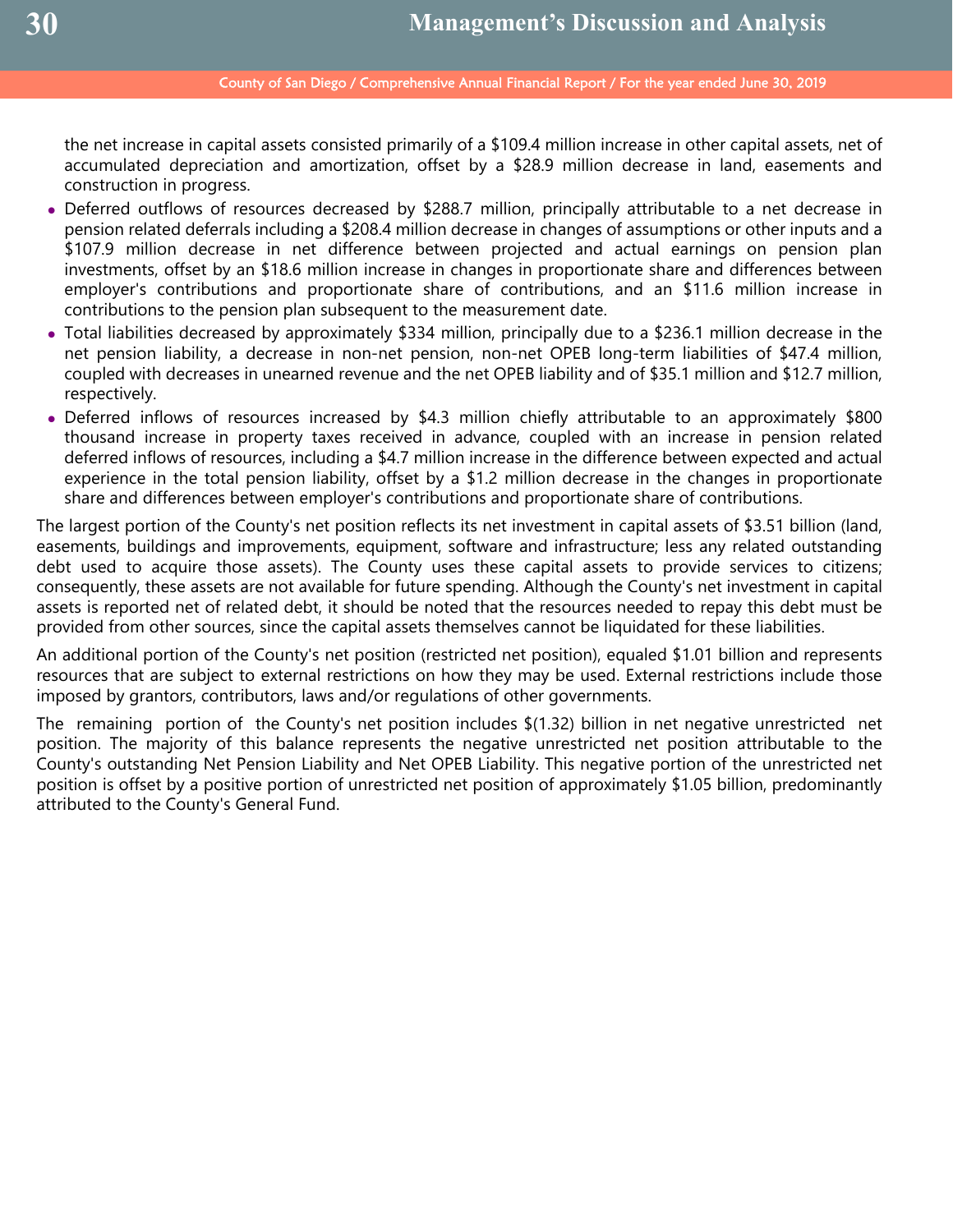# **Table 2**

| <b>Changes in Net Position</b>                 |                                |           |                                 |          |              |           |           |
|------------------------------------------------|--------------------------------|-----------|---------------------------------|----------|--------------|-----------|-----------|
| For the years ended June 30, 2019 and 2018     |                                |           |                                 |          |              |           |           |
| (In Thousands)                                 | <b>Governmental Activities</b> |           | <b>Business-type Activities</b> |          | <b>Total</b> |           |           |
|                                                |                                | 2019      | 2018                            | 2019     | 2018         | 2019      | 2018      |
| Revenues:                                      |                                |           |                                 |          |              |           |           |
| Program Revenues                               |                                |           |                                 |          |              |           |           |
| Charges for services                           | \$                             | 544,423   | 552,993                         | 53.641   | 49,684       | 598,064   | 602,677   |
| Operating grants and contributions             |                                | 2,716,354 | 2,589,141                       | 20       | 329          | 2,716,374 | 2,589,470 |
| Capital grants and contributions               |                                | 121,425   | 9,360                           |          |              | 121,425   | 9,360     |
| <b>General Revenues</b>                        |                                |           |                                 |          |              |           |           |
| Property taxes                                 |                                | 797,838   | 758,427                         |          |              | 797,838   | 758,427   |
| Transient occupancy tax                        |                                | 5,785     | 5,105                           |          |              | 5,785     | 5,105     |
| Real property transfer tax                     |                                | 26,521    | 25,910                          |          |              | 26,521    | 25,910    |
| Miscellaneous taxes                            |                                | 6         | 6                               |          |              | 6         | 6         |
| Property taxes in lieu of vehicle license fees |                                | 417,601   | 393,824                         |          |              | 417,601   | 393,824   |
| Sales and use taxes                            |                                | 32,332    | 30,744                          |          |              | 32,332    | 30,744    |
| Investment earnings                            |                                | 84,335    | 38,057                          | 2,013    | 1,159        | 86,348    | 39,216    |
| Other                                          |                                | 90,041    | 93,604                          | 2,734    | 2,892        | 92,775    | 96,496    |
| <b>Total revenues</b>                          |                                | 4,836,661 | 4,497,171                       | 58,408   | 54,064       | 4,895,069 | 4,551,235 |
| Expenses:                                      |                                |           |                                 |          |              |           |           |
| <b>Governmental Activities:</b>                |                                |           |                                 |          |              |           |           |
| General government                             |                                | 709,150   | 621,987                         |          |              | 709,150   | 621,987   |
| Public protection                              |                                | 1,479,542 | 1,435,847                       |          |              | 1,479,542 | 1,435,847 |
| Public ways and facilities                     |                                | 149,776   | 160,615                         |          |              | 149,776   | 160,615   |
| Health and sanitation                          |                                | 835,771   | 777,383                         |          |              | 835,771   | 777,383   |
| Public assistance                              |                                | 1,187,343 | 1,158,563                       |          |              | 1,187,343 | 1,158,563 |
| Education                                      |                                | 40,020    | 39,107                          |          |              | 40,020    | 39,107    |
| Recreation and cultural                        |                                | 43,701    | 38,081                          |          |              | 43,701    | 38,081    |
| Interest                                       |                                | 74,355    | 78,217                          |          |              | 74,355    | 78,217    |
| <b>Business-type Activities:</b>               |                                |           |                                 |          |              |           |           |
| Airport                                        |                                |           |                                 | 15,178   | 18,399       | 15,178    | 18,399    |
| Jail Stores Commissary                         |                                |           |                                 | 5,836    | 6,050        | 5,836     | 6,050     |
| <b>Sanitation District</b>                     |                                |           |                                 | 32,335   | 32,660       | 32,335    | 32,660    |
| Total expenses                                 |                                | 4,519,658 | 4,309,800                       | 53,349   | 57,109       | 4,573,007 | 4,366,909 |
| Changes in net position before transfers       |                                | 317,003   | 187,371                         | 5,059    | (3,045)      | 322,062   | 184,326   |
| Transfers                                      |                                | 5,711     | 4,421                           | (5, 711) | (4, 421)     |           |           |
| Change in net position                         |                                | 322,714   | 191,792                         | (652)    | (7, 466)     | 322,062   | 184,326   |
| Net position at beginning of year              |                                | 2,646,403 | 2,454,611                       | 237,125  | 244,591      | 2,883,528 | 2,699,202 |
| Net position at end of year                    | \$                             | 2,969,117 | 2,646,403                       | 236,473  | 237,125      | 3,205,590 | 2,883,528 |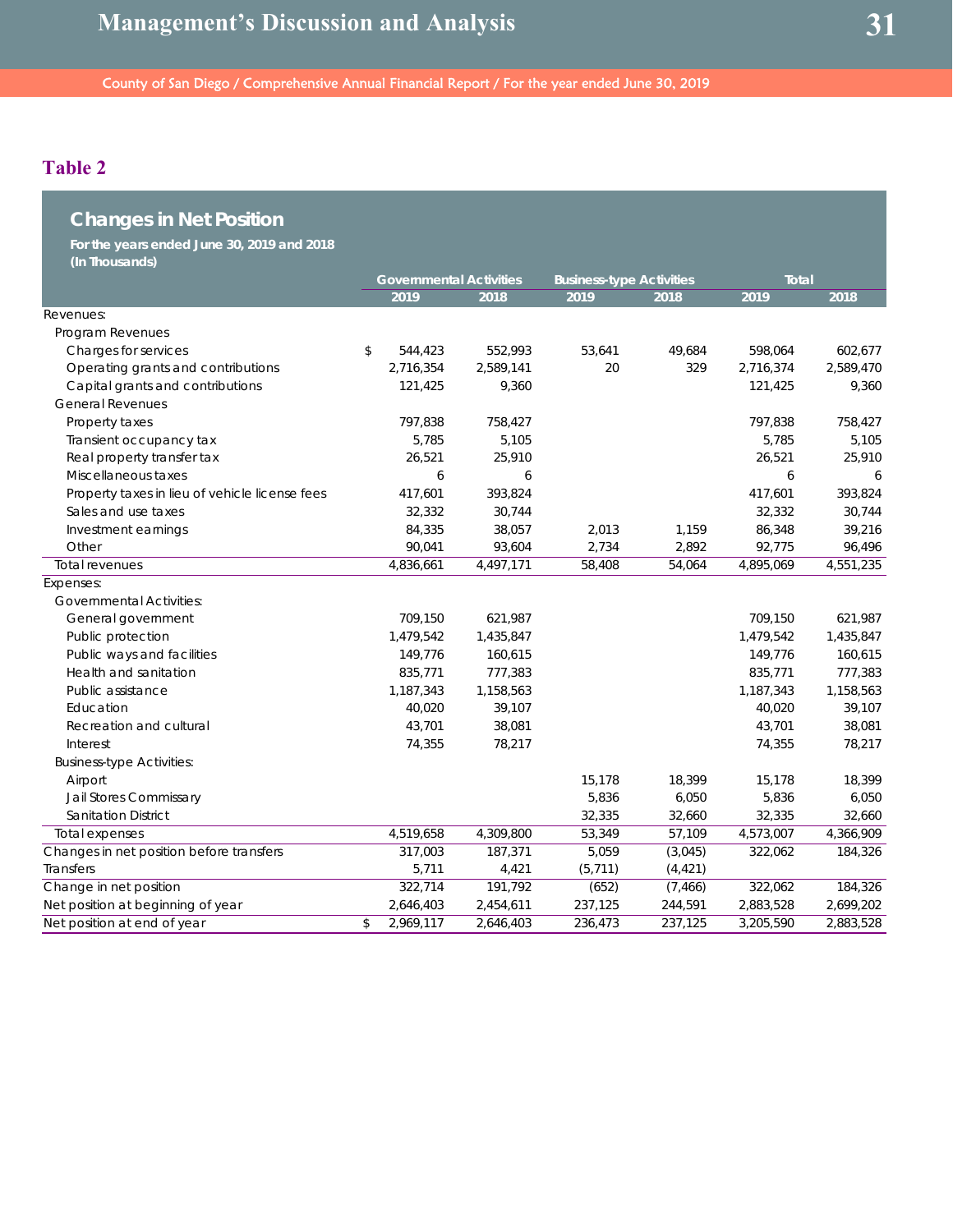## **Analysis of Changes in Net Position**

At June 30, 2019, changes in net position before transfers equaled \$322.1 million, a \$137.8 million or 75% increase from the previous year. Principal revenue sources contributing to the change in net position were operating grants and contributions of \$2.72 billion and property taxes and property taxes in lieu of vehicle license fees totaling of \$1.22 billion. These revenue categories accounted for 80% of total revenues. Principal expenses were in the following areas: public protection, \$1.48 billion; public assistance, \$1.19 billion; and health and sanitation, \$836 million. These expense categories accounted for 77% of total expenses.



## **Governmental activities**

At the end of fiscal year 2019, total revenues for the governmental activities were \$4.84 billion, while total expenses were \$4.52 billion. Governmental activities increased the County's net position by \$322.7 million, while the business-type activities' change in net position equaled \$(600) thousand.

#### **Expenses:**

Total expenses for governmental activities were \$4.52 billion, an increase of \$210 million or 4.9% (\$214 million increase in functional expenses and \$4 million decrease in interest expense). Public protection (33%) and public assistance (27%) were the largest functional expenses, followed by health and sanitation (19%).

The \$214 million net increase in functional expenses mainly consisted of the following:

• \$80 million increase in overall salaries and benefit

#### costs;

- \$55.2 million increase in expansion of contracted community services;
- \$23.8 million increase in Health and Human Services Agency one-time costs incurred for information technology projects;
- \$19 million increase in claims and judgments;
- \$16.4 million decrease in repairs and maintenance;
- \$14 million increase in various other information technology related contracted services;
- \$14 million increase in depreciation and amortization expense;
- \$12 million increase in negotiated costs associated with home care workers;
- \$7 million increase in contracted services for the In Home Supportive Services Public Authority;
- \$6 million increase in costs associated with the implementation of victim services programs,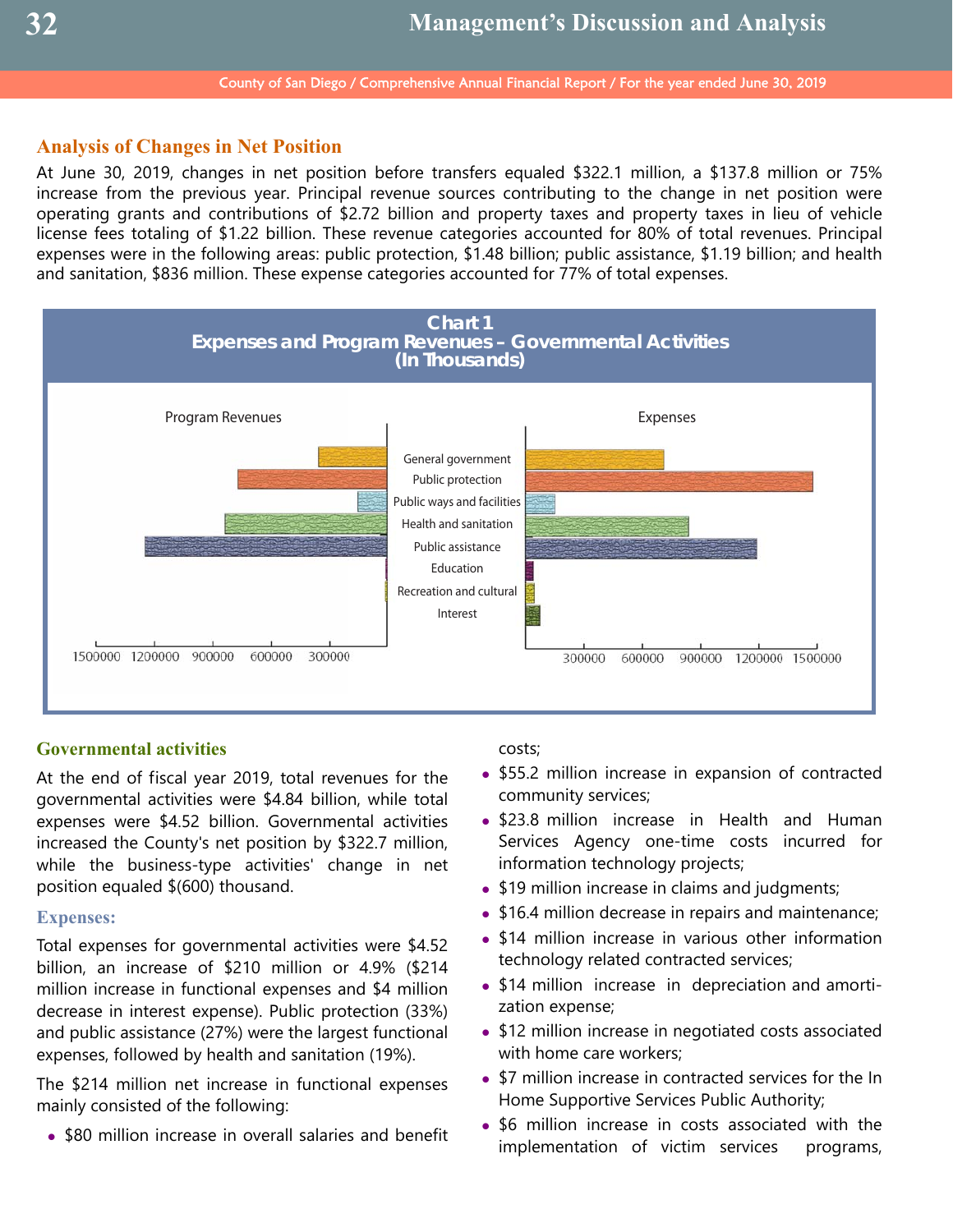recidivism reduction programs, and a renovation project;

• \$5.2 million decrease in Support & Care of Person costs related to a change to the process for recording the State Hospital offset for Inpatient fee for service costs; and,

• \$5.3 million decrease in OPEB related expenses.



#### **Revenues:**

Total revenues for governmental activities were \$4.84 billion, an increase of 7.6% or \$340 million from the previous year. This increase consisted of an increase in program revenue of \$231 million; coupled with an increase in general revenues of \$109 million as follows:

The \$231 million net increase in program revenue was primarily due to of the following:

- \$112 million increase in capital grants and contributions predominantly due to an increase in donated assets such as land.
- \$56.3 million increase in federal revenues primarily tied to expansion of behavioral health, mental health and substance abuse programs;
- \$37.2 million increase in federal revenues for social services programs primarily associated with increased expenditures and updated administrative allocations;
- \$24.8 million increase in aid from State monies from the Road Maintenance and Rehabilitation Account established by the Road Repair and Accountability Act of 2017; and,
- \$9.3 million decrease in federal revenues in assistance programs chiefly due to reduced

### caseload levels.

General revenues increased overall by approximately \$109 million, principally due to increases of \$39 million in property taxes and \$24 million in property taxes in lieu of vehicle license fees, both attributable to the county-wide growth in assessed valuation; coupled with a \$46 million increase in investment earnings, of which \$17 million is attributable to the increase in fair value of investments compared to book value, and \$29 million in other revenues.

The County's governmental activities rely on several sources of revenue to finance ongoing operations. As shown in Chart 2, operating grants and contributions of \$2.72 billion accounted for 56.2%, the largest share of this revenue. These monies are received from parties outside the County and are generally restricted to one or more specific programs. Examples of operating grants and contributions include State and federal revenue for public assistance programs and health and sanitation programs.

Property taxes and property taxes in lieu of vehicle license fees are not shown by program, but are effectively used to support program activities county-wide. Combined, these general revenues equaled \$1.22 billion and accounted for 25.1% of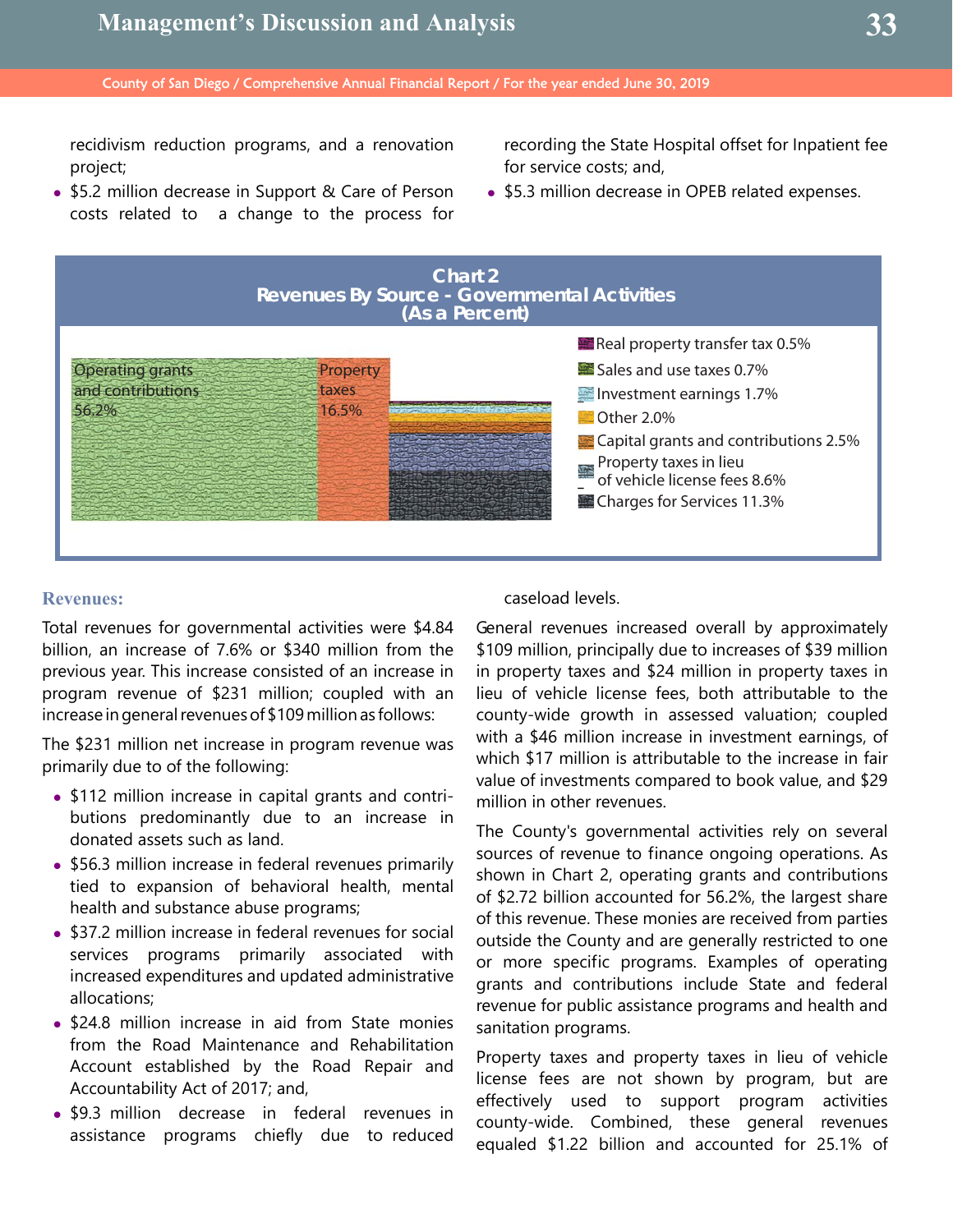governmental activities. Additionally, charges for services were \$544 million and accounted for 11.3% of revenues applicable to governmental activities.

Other factors concerning the finances of the County's major governmental funds are discussed in the governmental funds section of the "Financial Analysis of County Funds."



## **Business-type Activities**

Business-type activities, which are exclusively comprised of enterprise funds, are intended to recover all or a significant portion of their costs through user fees and charges. As shown in Chart 3, charges for services represent \$53.6 million or 91.9% of total revenues, other revenues - including operating grants and contributions, of \$2.8 million represent 4.7% of total revenues, and investment earnings of \$2 million represent 3.4% of total revenues.

Net position of business-type activities decreased by approximately \$600 thousand (0.3%). This net decrease primarily included the following:

- \$900 thousand increase in repairs and maintenance in the Sanitation District Fund;
- \$500 thousand decrease in contracted services in the Airport Fund;
- \$500 thousand increase in charges for current services in the Airport Fund;
- \$500 thousand decrease in charges for current services in the Jail Stores Commissary Fund;
- \$300 thousand decrease in grants in the Airport Fund;
- \$200 thousand decrease in cost of materials in the Jail Stores Commissary Fund; and,
- \$100 thousand increase in depreciation and amortization in the Sanitation District Fund.

## **Financial Analysis of Major Funds**

The County uses fund accounting to demonstrate and ensure compliance with finance-related legal requirements.

## **General Fund:**

The General Fund is the chief operating fund of the County. At the end of fiscal year 2019, its unassigned fund balance was \$712.1 million, while total fund balance was \$2.42 billion, an increase of \$117 million from fiscal year 2018.

This \$117 million increase in fund balance was significantly attributable to the following:

- \$72.6 million net increase in salaries and benefit costs primarily attributable to negotiated labor agreements, and overtime incurred in various departments;
- \$58.7 million increase in secured property taxes and property taxes in lieu of vehicle license fees attributable to the county-wide growth in assessed valuation;
- \$56.3 million increase in federal revenues primarily tied to expansion of behavioral health, mental health and substance abuse programs;
- \$37.2 million increase in federal revenues for social services programs primarily associated with increased expenditures and updated administrative allocations;
- \$20.6 million decrease in expenditures due to lower caseload levels in the California Work Opportunity and Responsibility to Kids (CalWORKs) program resulting in savings in cash assistance and work participation benefits;
- \$14.1 million increase in investment earnings; and,
- \$3.3 million increase in State aid allocations to fund major maintenance in the Probation department.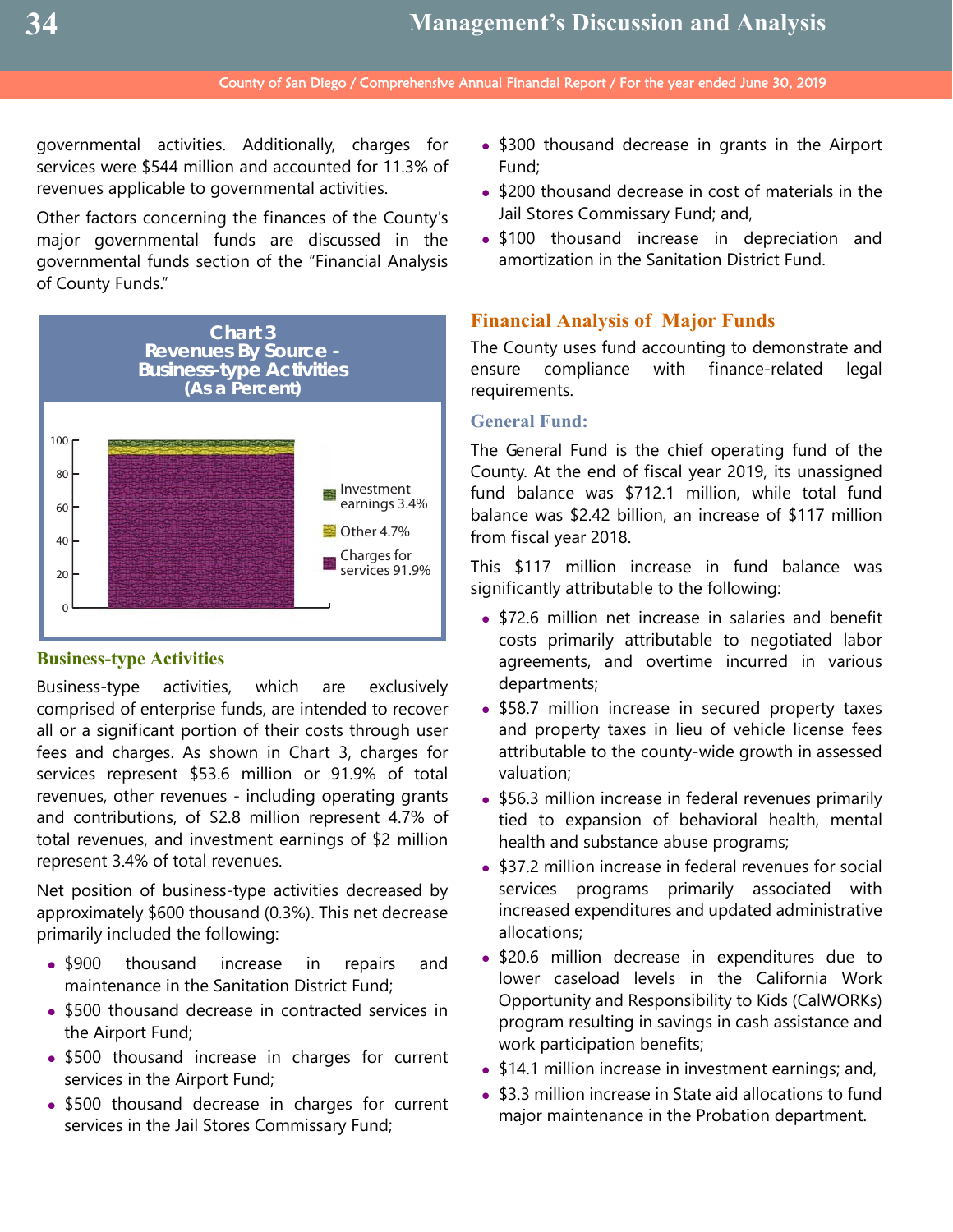## **Public Safety Special Revenue Fund:**

This fund was established to account for Proposition 172 half-cent sales taxes collected and apportioned to the County by the California Department of Tax and Fee Administration to fund public safety activities. Per Government Code Section 30052, a "maintenance of effort" (pre-Proposition (Prop) 172 public safety funding level) must be maintained by the County to comply with the statute's spending requirements. In accordance with the Code, funds are allocated to the Sheriff, District Attorney, and Probation departments. Transfers-out of this fund subsidize the following types of public safety activities: juvenile detention services; facilities maintenance and support; capital projects, equipment and other one-time expenditures; ongoing technology initiatives; and various region-wide services.

As of June 30, 2019, the total (restricted) fund balance in the Public Safety Special Revenue Fund was \$67.7 million, an \$8.3 million increase from the previous fiscal year; mainly due to a \$10.5 million increase in Prop 172 revenues due to the strong employment sector that can support continued consumer spending and taxable sales, with positive results for sales tax revenue.

### **Tobacco Endowment Special Revenue Fund:**

This special revenue fund is used to account for the \$411 million the County received from the Tobacco Asset Securitization Corporation (Corporation) related to the sale of 25 years of tobacco settlement revenue in fiscal year 2002; and an additional \$123 million the County received from the Corporation resulting from the issuance of the San Diego County Tobacco Asset Securitization Corporation refunding bonds in fiscal year 2006. At the end of fiscal year 2019, fund balance was \$299.9 million, an increase of approximately \$1.1 million from fiscal year 2018, principally due to investment income of \$7.3 million offset by \$6 million in transfers out to the General Fund for the support of health related program expenditures, coupled with \$200 thousand of administrative costs.

## **General Fund Budgetary Highlights**

The County's final budget differs from the original budget (see Notes to required supplementary information) in that it contains supplemental appropriations approved during the fiscal year for various programs and projects, as well as transfers of appropriations, budget corrections, rebudgets, and account reclassifications. For the fiscal year ended June 30, 2019, net expenditure appropriations increased by \$65.5 million and appropriations for transfers out increased by \$75.6 million for a net increase of \$141.1 million.

Significant appropriation increases of note to the original budget were the following:

- \$30.5 million for various capital projects
- \$17.0 million for negotiated salary and benefit payments to employees in Public Safety Group departments
- \$13.8 million for a one-time contribution to the San Diego County Employees Retirement Association
- **.** \$5.0 million for the Rock Mountain Detention Facility refurbishment and modernization project
- **.** \$4.0 million to implement the "Live Well Neighborhoods" pilot program

Actual revenues underperformed final budgeted amounts by \$129 million, while actual expenditures were less than the final budgeted amount by \$632.8 million. The combination of revenue and expenditure shortfalls resulted in a revenue/expenditure operating variance of \$503.8 million. Other financing sources and uses of funds resulted in a net sources versus uses variance from budget of \$515.8 million. These combined amounts resulted in a variance in the net change in fund balance of \$1.02 billion.

Highlights of actual expenditures compared to final budgeted amounts are as follows:

#### **Salaries and Benefits:**

The final budget over expenditure variance across all functions in this category was \$51.8 million. Savings were realized in the Public Safety Group, Health and Human Services Agency, Land Use and Environment Group, Finance and General Government Group, and Community Services Group from lower than budgeted salaries and employee benefits costs due to staff turnover and departments' management of vacancies.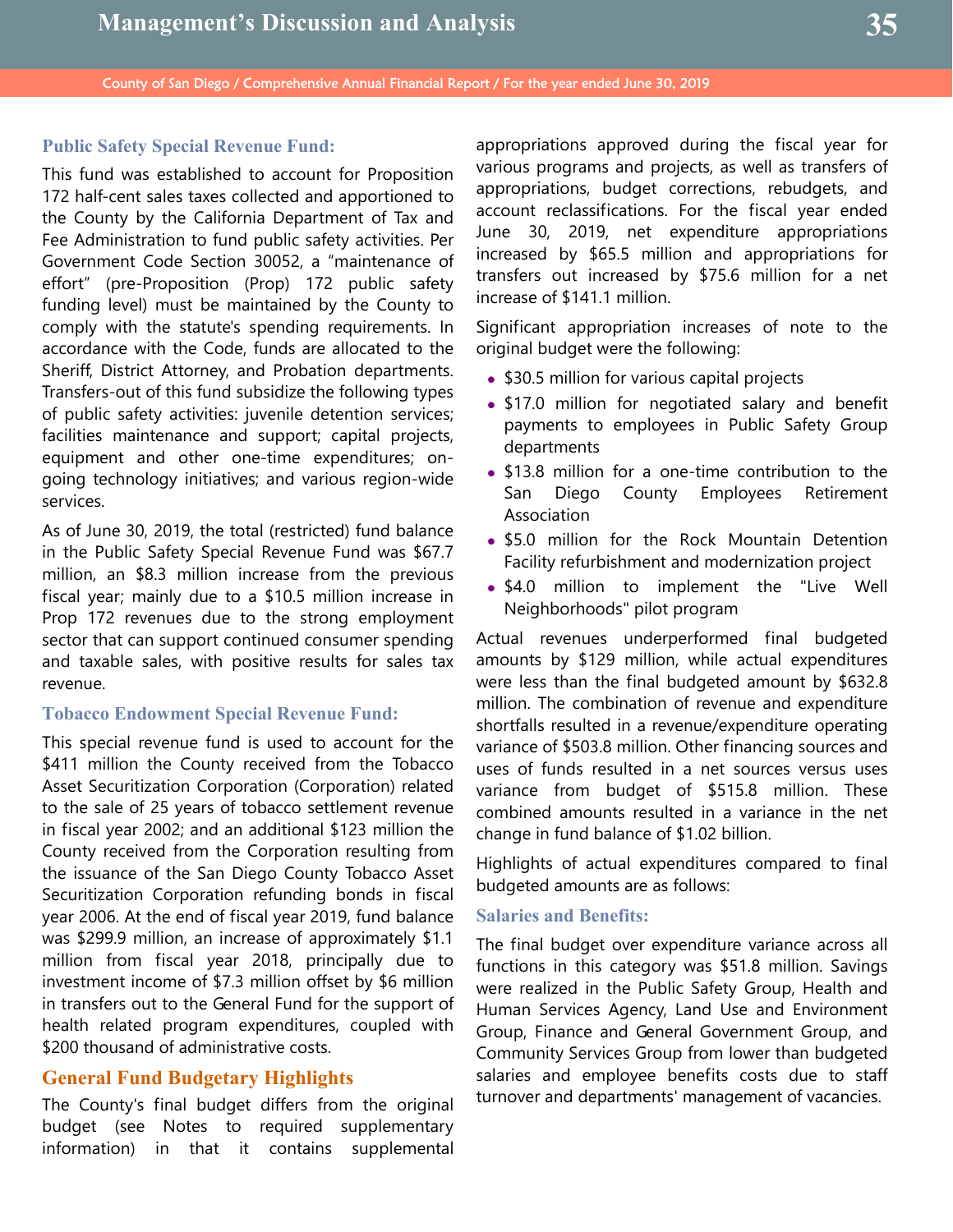## **Services and Supplies:**

The final budget over expenditure variance across all County groups in this category was \$446.4 million. Overall, this expenditure variance primarily resulted from a lower demand for services than budgeted levels and lower costs than anticipated for various projects. This variance includes \$75.0 million that was appropriated for stabilization of anticipated pension costs in future years. Due to the voter-approved passage of Measure C in 2018, an amendment to the County Charter entitled *Protecting Good Government Through Sound Fiscal Practices*, unused amounts that were appropriated for pension stabilization are legally restricted for pension-related costs. As a result, this \$75.0 million is included in the Restricted fund balance in the General Fund.

#### **Delayed Expenditures:**

Many County projects, such as maintenance and information technology, take place over more than one fiscal year. At inception they are budgeted at full expected cost, resulting in budgeted over expenditure variances that are rebudgeted in the subsequent fiscal year. For example, a positive expenditure variance of approximately \$2.0 million for construction of the Fire and Emergency Services Training Center, \$1.7 million for various information technology projects in Planning & Development Services and \$1.6 million for pay-off of a loan associated with the Julian Fire station.

### **Management and Contingency Appropriations:**

The County annually sets up management reserves appropriations for a variety of one-time capital and operating expenditures as well as potential emergencies, based on available prior year's fund balance. Unexpended management reserves appropriations resulted in a final budget over actual variance of \$21.8 million. Note that the Management Reserves are included within various functional activities.

# **Capital Assets and Commitments Capital Assets**

At June 30, 2019, the County's capital assets for both governmental and business-type activities were \$3.64 billion and \$174 million, respectively, net of accumulated depreciation/amortization. Investment in

capital assets includes land, construction in progress, buildings and improvements, infrastructure (including roads, bridges, flood channels, and traffic signals), equipment, software and easements. Significant increases to capital assets in fiscal year 2019 included:

### **Governmental Activities:**

- \$72.9 million from land donations.
- **\$45.3** million towards construction and improvements of County maintained roads, bridges, and other road related infrastructure.
- \$36.6 million towards acquisition of equipment.
- . \$20.9 million towards construction of Sheriff Technology and Information Center. Total project costs are estimated at \$47.9 million.
- \$18.0 million towards improvement of various capital projects.
- \$14.6 million towards development of various software applications.
- **\$14.3 million towards various land acquisitions for** the Multiple Species Conservation Program (MSCP).
- \$10.7 million towards construction of Assessor/ Recorder/County Clerk Branch Office. Total project costs are estimated at \$22.1 million.
- \$8.6 million towards construction of Crime Lab. Total projects costs are estimated at \$107.5 million.
- **\$6.4 million towards land acquisition for Calavo** Park. Total project costs are estimated at \$6.5 million.
- \$6.5 million towards construction of Borrego Springs Community Library. Total project costs are estimated at \$13.4 million.
- \$5.5 million towards construction of Pine Valley Fire Station. Total project costs are estimated at \$9.3 million.
- \$5.3 million towards County Administration Center renovations. Total project costs are estimated at \$30.8 million.
- \$4.6 million towards construction of Santa Ysabel Nature Center. Total project costs are estimated at \$9.5 million.
- \$3.6 million in infrastructure donated by developers.
- . \$3.0 million towards construction of Regional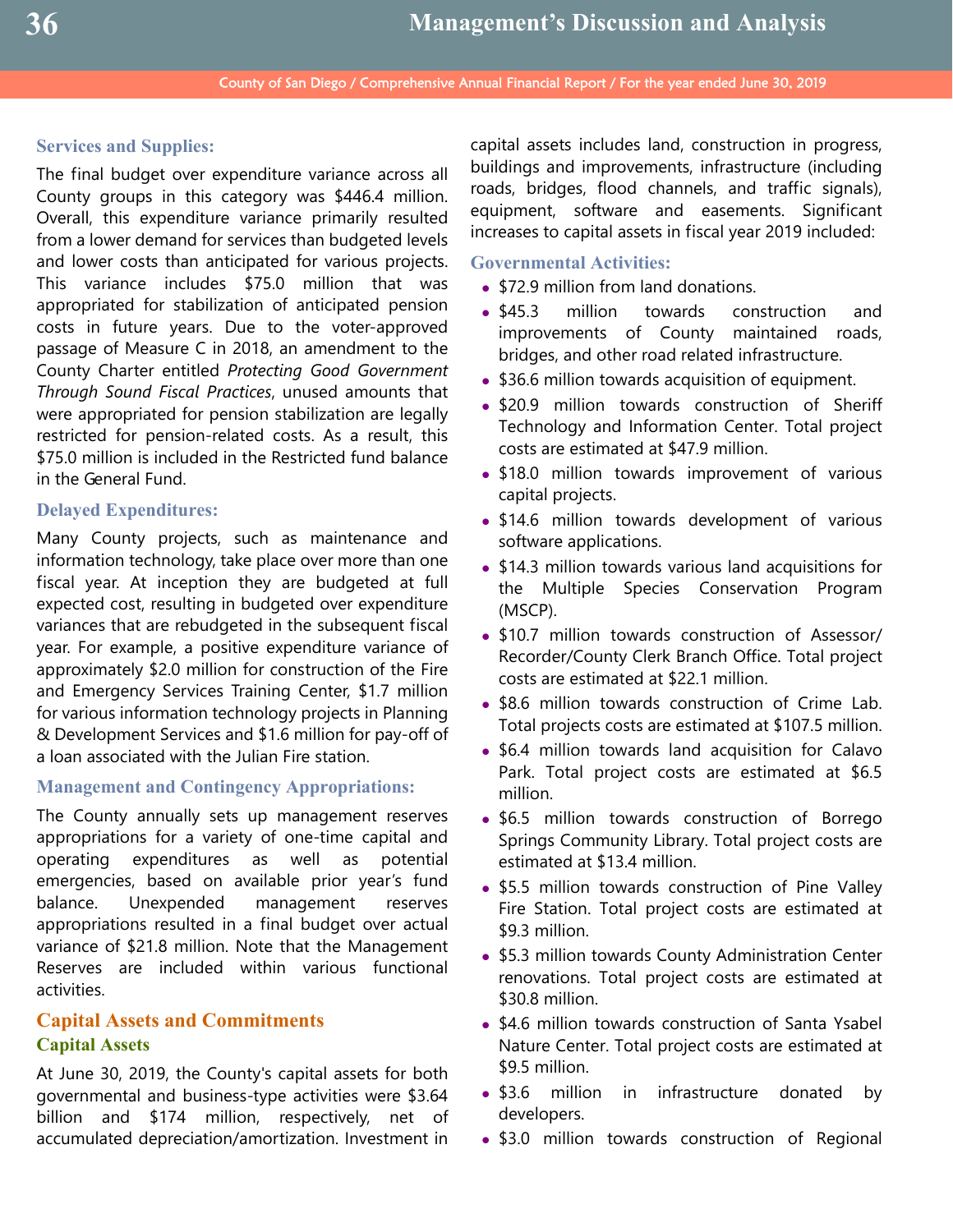Communication System. Total project costs are estimated at \$35.9 million.

- \$2.5 million towards construction of Borrego Springs Park. Total project costs are estimated at \$3.8 million.
- \$1.5 million from equipment donations.
- \$2.3 million towards construction of Southeast San Diego Live Well Center. Total project costs are estimated at \$75.7 million.
- **.** \$2.3 million towards construction of North Coastal HHSA Facility. Total project costs are estimated at \$24.5 million.
- \$1.6 million towards land acquisition for Alpine Local Park. Total project costs are estimated at \$6.5 million.
- **\$1.5 million towards land acquisition for** Emergency Vehicle Operations Course. Total project costs are estimated at \$29.1 million.
- \$1.2 million in structures donations.
- \$1.1 million towards Waterfront Park Improvements. Total project costs are estimated at \$1.8 million.
- \$1.0 million towards Madge Bradley Courthouse renovations. Total project costs are estimated at \$1.8 million.

#### **Business-type Activities:**

• \$1.9 million towards construction of Sewer Monitoring System.

For the government-wide governmental activities financial statement presentation, depreciable capital assets are depreciated from the acquisition date to the end of the current fiscal year. Governmental funds financial statements record capital asset purchases as expenditures.

## **Capital Commitments**

As of June 30, 2019, capital commitments included the following:

### **Governmental Activities:**

\$127.4 million for the construction of Sheriff Technology and Information Center, Regional Communications System, Assessor/Recorder/County Clerk Branch Office, North County Regional Center Parking Lot, Santa Ysabel Nature Center, and South County Bicycle Skills Course; procurement of two Bell 407GXi helicopters, search and rescue truck and two tactical tenders; development of Integrated Property Tax System and Electronic Medical Records System; renovation of County Administration Center; expansion of Bonita Library; improvements at East County Regional Center, San Diego Botanic Gardens, and County roads; and, vehicle acquisitions.

(Please refer to Note 7 in the notes to the basic financial statements for more details concerning capital assets and capital commitments.)

### **Long-Term Liabilities**

#### **Governmental Activities:**

At June 30, 2019, the County's governmental activities had outstanding long-term liabilities (without regard to the net pension liability or net OPEB liability) of \$1.798 billion.

Of this amount, approximately \$1.344 billion pertained to long-term debt outstanding. Principal debt issuances included: \$553 million in Tobacco Settlement Asset-Backed Bonds; \$509 million in taxable pension obligation bonds; \$256 million in certificates of participation (COPs) and lease revenue bonds (LRBs); \$4 million in loans; and, \$22 million in unamortized issuance premiums and discounts.

Other long-term liabilities included: \$273 million in claims and judgments; \$113 million in compensated absences; \$20 million for landfill postclosure costs; \$44 million in capital leases; and \$4 million for pollution remediation.

During fiscal year 2019, the County's total COPs, LRBs, unamortized issuance premiums and discounts, and other bonds and loans for governmental activities decreased by \$73.975 million.

The \$73.975 million net decrease was due to the following increases and decreases:

The increase to debt included \$7.302 million of principal accreted (added) to the outstanding Tobacco Settlement Asset-Backed Bonds' Capital Appreciation Bonds principal.

Decreases to debt were \$81.277 million and included:

• \$79.027 million in principal debt service payments; and,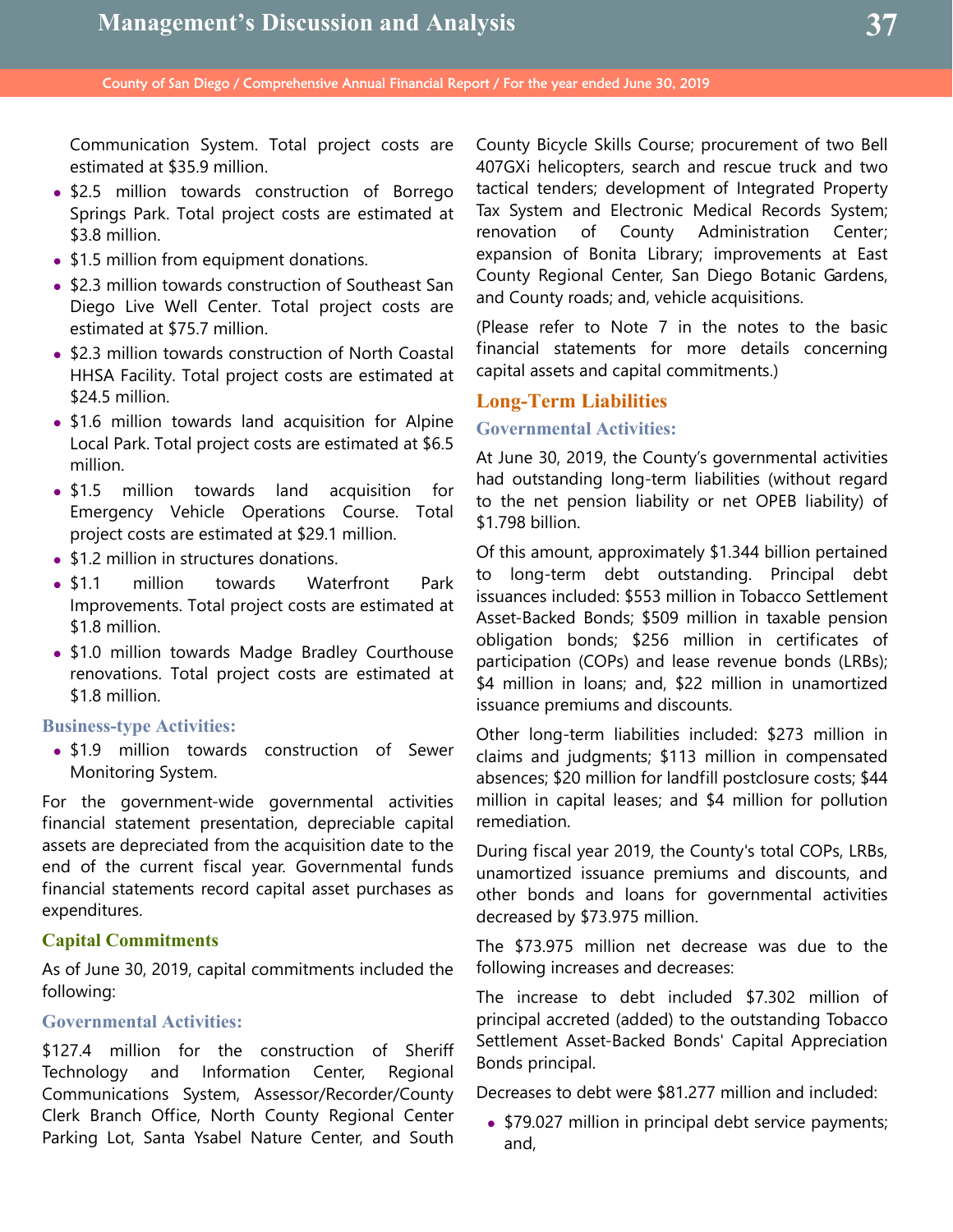• \$2.250 million due to the effects of unamortized issuance premiums and unamortized issuance discounts.

#### **Business-type Activities:**

Long-term liabilities (without regard to the net pension liability or net OPEB liability) for business-type activities consisted of \$447 thousand for compensated absences.

During fiscal year 2019, long-term liabilities for business-type activities decreased by \$15 thousand due to a net decrease in compensated absences.

(Please refer to Notes 12 through 17 in the notes to the financial statements for more details concerning longterm debt; changes in long-term liabilities; and funds used to liquidate liabilities.)

## **Credit Ratings**

The County's issuer and credit ratings on its bonded program are as follows:

## **Table 3**

|                                                                                                                                                                                                                                         | <b>Credit Ratings</b> |                      |              |  |  |
|-----------------------------------------------------------------------------------------------------------------------------------------------------------------------------------------------------------------------------------------|-----------------------|----------------------|--------------|--|--|
|                                                                                                                                                                                                                                         | Moody's               | Standard &<br>Poor's | Fitch        |  |  |
| Issuer Rating                                                                                                                                                                                                                           | Aaa                   | <b>AAA</b>           | <b>AAA</b>   |  |  |
| Certificates of Participation<br>San Diego County Capital<br><b>Asset Leasing Corporation</b><br>(SANCAL)                                                                                                                               | Aa1                   | $AA+$                | $AA+$        |  |  |
| <b>Certificates of Participation</b><br>San Diego Regional Building<br><b>Authority (SDRBA)</b><br>Metropolitan Transit System<br>Towers<br>Lease Revenue Refunding<br>Bonds SDRBA (County<br><b>Operations Center) Series</b><br>2016A | Aa1<br>Aa1            | $AA+$<br>AA+         | $AA+$<br>AA+ |  |  |
| Refunding Lease Revenue<br>Bonds SDRBA San Miguel                                                                                                                                                                                       | A <sub>1</sub>        | $AA+$                | not rated    |  |  |
| Pension Obligation Bonds                                                                                                                                                                                                                | Aa2                   | AAA                  | $AA+$        |  |  |
| <b>Tobacco Settlement Asset-</b><br><b>Backed Bonds - Series</b><br>2006A1 (Senior)<br><b>Tobacco Settlement Asset-</b><br><b>Backed Bonds - Series</b>                                                                                 | A <sub>3</sub>        | BBB+                 | not rated    |  |  |
| 2006A2 (Senior)                                                                                                                                                                                                                         | B <sub>2</sub>        | $BB+$                | not rated    |  |  |
| <b>Tobacco Settlement Asset-</b><br><b>Backed Bonds - Series</b><br>2006A3 (Senior)                                                                                                                                                     | B <sub>2</sub>        | $B+$                 | not rated    |  |  |
| <b>Tobacco Settlement Asset-</b><br>Backed Bonds - Series 2006B<br>(First Subordinate)                                                                                                                                                  | not rated             | CCC+                 | not rated    |  |  |
| <b>Tobacco Settlement Asset-</b><br>Backed Bonds - Series 2006C<br>(Second Subordinate)                                                                                                                                                 | not rated             | CCC                  | not rated    |  |  |
| <b>Tobacco Settlement Asset-</b><br>Backed Bonds - Series 2006D<br>(Third Subordinate)                                                                                                                                                  | not rated             | CCC                  | not rated    |  |  |
| San Diego County<br>Redevelopment Agency<br><b>Bonds</b>                                                                                                                                                                                | not rated             | not rated            | not rated    |  |  |

The County's ratings are assigned by three of the major rating agencies: Moody's Investors Service (Moody's), S&P Global Ratings (Standard & Poor's), and Fitch Ratings (Fitch). The County's existing triple A Issuer Ratings were affirmed by Moody's in February 2016, and by Standard & Poor's and Fitch in March 2017.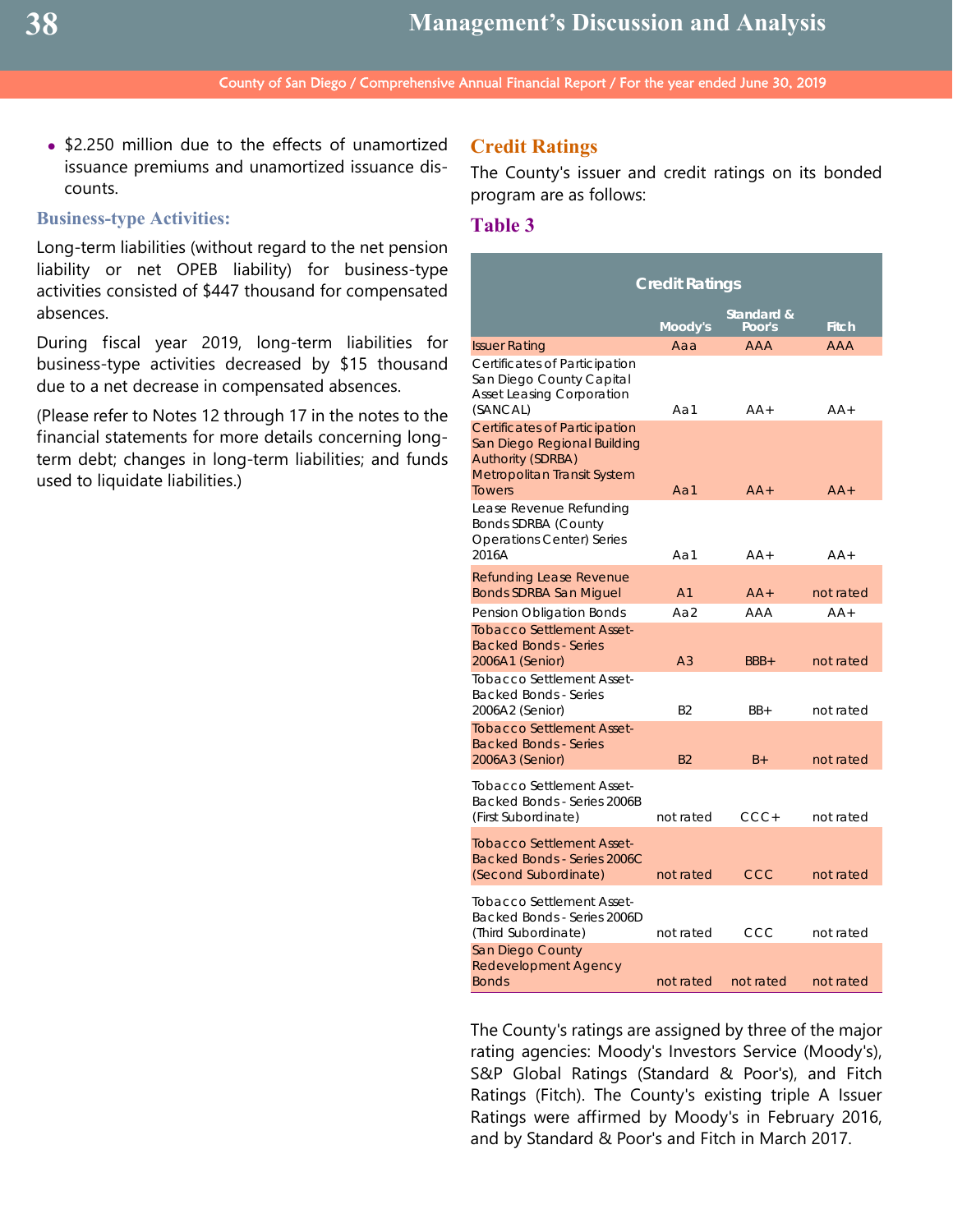The County's outstanding lease-backed obligation rating was upgraded to Aa1 from Aa2 by Moody's in October 2016. The one notch difference between the County's issuer and lease-backed rating reflects the standard legal structure for these abatement lease financings and leased assets.

In January 2018 Standard & Poor's raised its rating on one tranche of the Series 2006 Tobacco Settlement Asset-Backed Bonds to BBB+ from BBB and affirmed its ratings on the remaining tranches.

In February 2018 Standard & Poor's raised its ratings on the County's outstanding Pension Obligation Bonds one notch, to AAA from AA+, based on the application of its Issue Credit Ratings Linked to U.S. Public Finance Obligors' Creditworthiness criteria, published January 22, 2018 on RatingsDirect.

In August 2018, Moody's raised its rating on one tranche of the Series 2006 Tobacco Settlement Asset-Backed Bonds to A3 from Baa1.

All three rating agencies noted the County's strong financial management, which effects a very strong fiscal position, and a large and diverse tax base, which bolsters the County's strong economy.

## **Economic Factors and Next Year's Budget and Rates**

The state of the economy plays a significant role in the County's ability to provide core services and the mix of other services sought by the public. Some economic indicators suggest that the economy is continuing to improve at a modest pace following recovery from the great recession. A number of risk factors are continuously monitored: employment growth, recovery in the housing market, and the national economy as a whole. The following economic factors currently affect the County of San Diego and were considered in developing the fiscal year 2020 Operational Plan (budget):

 The fiscal year 2020 General Fund adopted budget contains total appropriations of \$4.7 billion. This is an increase of \$29.1 million, or 0.6%, from the fiscal year 2019 General Fund adopted budget. Program Revenue comprises 65.7% of General Fund financing sources in fiscal year 2020, and is derived primarily from State and federal subventions and

grants, and from charges and fees earned by specific programs. This revenue source is dedicated to, and can be used only for, the specific programs with which it is associated.

- General purpose revenue (GPR) funds local discretionary services, as well as the County's share of costs for services that are provided in partnership with the State and federal governments. GPR comprises approximately 29.8% of the General Fund. In the fiscal year 2020 adopted budget, the County's GPR increased 6.7%; with budgeted GPR of \$1,408.4 million in fiscal year 2020 compared to \$1,319.6 million budgeted in fiscal year 2019.
- The largest source of GPR is property tax revenue, which represents 52.6% of total GPR in fiscal year 2020, and includes current secured, current supplemental, current unsecured and current unsecured supplemental property taxes. The term "current" refers to those taxes that are due and expected to be paid in the referenced budget year. For fiscal year 2020, property tax revenue is budgeted at \$741.1 million, \$38.9 million or 5.5% higher than the budget for fiscal year 2019. The budgeted property tax revenue takes into account current commercial and residential real estate conditions as evidenced by the improving level of building permits; growing median price of homes; the relatively low level of foreclosures; and improvement in the number of total deeds recorded. For fiscal years 2016, 2017, 2018 and 2019 the final growth rates were 5.7%, 5.6%, 6.35% and 6.13% respectively. For fiscal year 2020, an assumed rate of 5.00% was projected in overall assessed value of real property.
	- Current secured property tax revenue (\$714.2 million in fiscal year 2020) is expected to increase by \$38.8 million in fiscal year 2020 from the adopted budget level for fiscal year 2019. This revenue is generated from the secured tax roll, that part of the roll containing real property, including residential and commercial property as well as State-assessed public utilities. The fiscal year 2020 revenue amount assumes an increase of 5.00% in the local secured assessed value. The budget also makes certain assumptions regarding the County's share of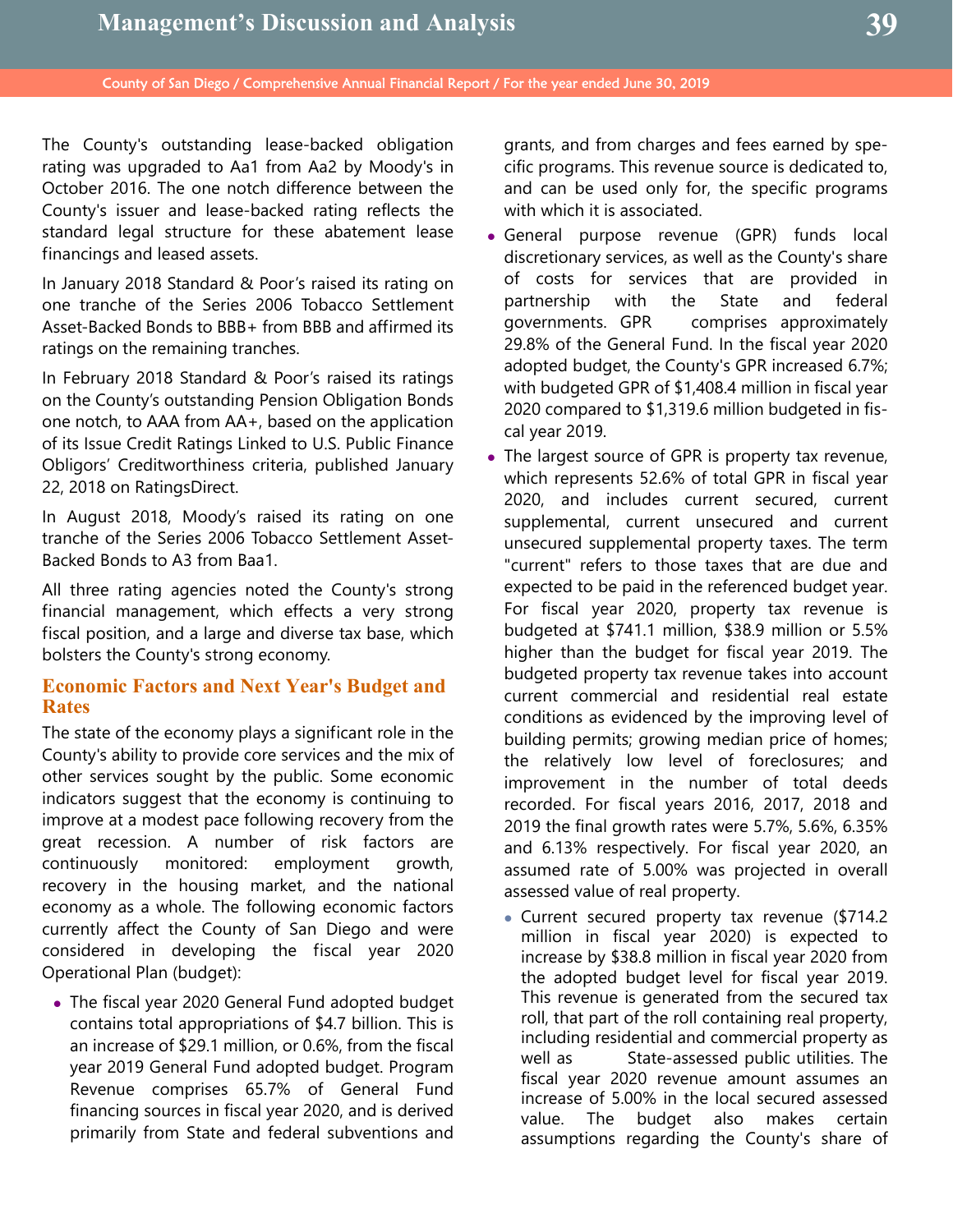countywide property tax revenues, the delinquency rate, exemptions and the amount of tax roll corrections and refunds on prior year assessments. In fiscal year 2020, refunds and corrections combined are projected at \$5.8 million compared to the fiscal year 2011 high level of \$19.4 million.

- Current supplemental property tax revenue (\$9.0 million in fiscal year 2020) is expected to increase by \$0.1 million in fiscal year 2020 from the adopted level for fiscal year 2019. This revenue is derived from net increases to the secured tax roll from either new construction or changes in ownership that occur subsequent to the January 1 lien date and are therefore more difficult to predict. These actions are captured on the supplemental tax roll. In many change of ownership transactions, a refund was due to the owner since the value of the property is lower than it was on the lien date instead of a bill for an additional amount of property tax because the property value is higher than the value as of the lien date.
- Current unsecured property tax revenue (\$17.8 million in fiscal year 2020) is not based on a lien on real property. The unsecured tax roll is that part of the assessment roll consisting largely of business personal property owned by tenants. Based on trends and the most up-to-date information, there is no significant change in projection for the following fiscal year.
- Current unsecured supplemental property tax revenue (\$0.1 million in fiscal year 2020) remains largely unchanged. It is derived from supplemental bills that are transferred to the unsecured roll when a change of ownership occurs and a tax payment is due from the prior owner. Or, there may be a subsequent change in ownership following the initial change in ownership which occurs prior to the mailing of the initial supplemental tax bill.
- Property taxes in lieu of vehicle license fees (VLF) comprises 31.1%, or \$437.8 million, of budgeted GPR in fiscal year 2020. This revenue source was established by the State in fiscal year 2005 to replace the previous distribution of VLF to local governments. The annual change in this revenue source is statutorily based on the growth/decline in the net taxable unsecured and local secured

assessed value. With projected 5.00% increase in the combined taxable unsecured and local secured assessed value in fiscal year 2020, budgeted revenues are \$25.6 million higher than fiscal year 2019. The increase is partially associated with the change in actual assessed value in fiscal year 2019 which increased by 6.13% compared to a budgeted increase of 4.75%.

- Teeter revenue represents approximately 1.1%, or \$14.9 million, of budgeted GPR in fiscal year 2020. In fiscal year 1994, the County adopted the alternative method of secured property tax apportionment available under Chapter 3, Part 8, Division 1, of the California Revenue and Taxation Code (also known as the "Teeter Plan.") Under this plan, the County advances funds to participating taxing entities to cover unpaid (delinquent) taxes (the "Teetered Taxes.") The County's General Fund benefits from this plan by being entitled to future collections of penalties and interest that are due once the delinquent taxes are paid. A legal requirement of the Teeter Plan requires the County to maintain a tax loss reserve fund to cover losses that may occur if delinquent taxes are not paid and the property goes into default and is sold for less than the outstanding taxes and assessments. Throughout the year, all interest and penalties collected on Teetered secured and supplemental property taxes are first deposited into the Teeter Tax Loss Reserve Fund. Any excess amounts above 25% of the total delinquent secured taxes and assessments may be transferred to the General Fund pursuant to Revenue and Taxation Code Section 4703.2(c). For fiscal year 2020, Teeter revenue is budgeted to decrease by \$1.7 million from fiscal year 2019 primarily due to improving delinquency rates, indicating the strength of the local real estate market.
- Sales and use tax revenue is budgeted at \$31.0 million in fiscal year 2020, representing approximately 2.2% of GPR. This revenue is derived from taxable sales by retailers who sell or rent tangible personal property in unincorporated areas of the county, or from use taxes from consumers who purchase tangible personal property from out of State. Use taxes are also imposed on the